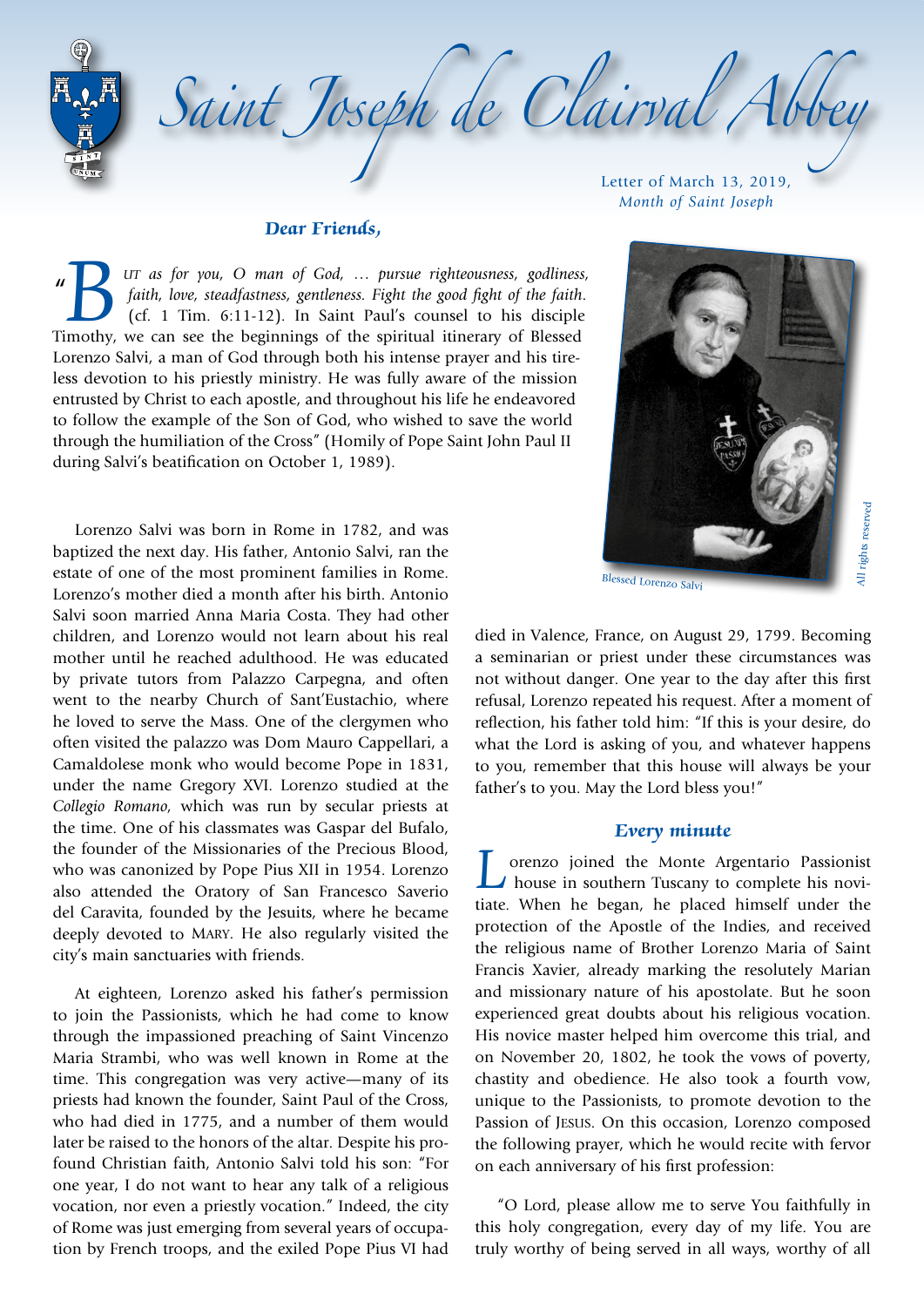honors and of eternal praise. You are truly My Lord and my Patron, and I am but Your poor servant, bound to serve You with all my strength. This is my wish, this is my desire… O Holy of holies, ocean of grace, Most Holy and Immaculate Virgin, Mother of God, grant me the strength to accomplish perfectly on this day that which I have promised Your Son. Direct and protect me in every hour and every minute."

Saint Paul of the Cross, the founder of the Passionists, was born in 1694. In 1721, he withdrew with his brother to a hermitage, where they fervently devoted themselves to prayer. In 1727, they went to Rome to care for the sick, and they preached successful parish missions focused on the mystery of the Passion of Christ. In doing so, they initiated the Passionist way of life, combining preaching with deep contemplation. Through the strength he drew from an ongoing heart-to-heart with Jesus, the founder sought to set the hearts of men on fire with the love that dwelled within him. In 1775, in the rules he set out for his congregation, he wrote: "Since one of the chief aims of our congregation is not only to devote ourselves to prayer so that we might become one with God through charity, but also to lead our neighbor to this same union by introducing him to prayer through the most effective and accessible method possible, our priests will teach souls to meditate on the mysteries, suffering, and death of Our Lord JESUS CHRIST."

## **Saved by the Cross**

n September 14, 2008, Pope Benedict XVI reminded us that Jesus saves us through the mystery of His Passion: "The Son of God became vulnerable, assuming the condition of a slave, obedient even to death, death on a cross. By his Cross we are saved. The instrument of torture which, on Good Friday, manifested God's judgment on the world, has become a source of life, pardon, mercy, a sign of reconciliation and peace. 'In order to be healed from sin, gaze upon Christ crucified!' said Saint Augustine. By raising our eyes towards the Crucified one, we adore him who came to take upon himself the sin of the world and to give us eternal life. And the Church invites us proudly to lift up this glorious Cross so that the world can see the full extent of the love of the Crucified one for mankind… On this wood Jesus reveals to us his sovereign majesty, he reveals to us that he is exalted in glory. Yes, come, let us adore him!"

After his studies in philosophy and theology, Lorenzo Salvi was sent to the Passionist motherhouse of Saints John and Paul in Rome to prepare for his ordination to the priesthood, which he received on December 29, 1805. In July 1809, Pope Pius VII, who had not been willing to accept Napoleon's divorce, was kidnapped by French General Radet's troops. The following year, a decree banning religious orders and requiring that priests take a schismatic oath of loyalty to the emperor, forced Father Salvi to conduct his pastoral ministry in secret in Rome. In 1811, learning that a community of Passionists had secretly reformed in a former Augustine monastery in Pieve Torina, a small town in central Italy, he went there immediately, and felt great joy in resuming community life with his religious brothers. Becoming all things to all people, at the request of the local residents Father Lorenzo even taught in the town's primary school, with great success among the children. In 1812, an apparition of the Child Jesus cured him of a serious illness, and gave him profound and intimate knowledge of the mysteries of the Savior's childhood. His life and apostolate were profoundly changed by this event; he would even make a vow to spread devotion to the Child Jesus.

# **God Who became small for us**

" uring these Christmas days," said Pope Francis during the audience of December 30, 2015, "the Child Jesus is placed before us… Devotion to the Child Jesus is very widespread… I think especially of Saint Thérèse of Lisieux, who… took the name 'Thérèse of the Child Jesus and the Holy Face'. She… knew how to live and bear witness to the 'spiritual childhood,' which one assimilates by meditating, in the school of the Virgin Mary, on the humility of God who for our sake became a child… this must have its own special meaning for our faith… [W]e know little about the Child Jesus, but we can learn much from him if we look at the lives of children… We discover, first of all, that children want our attention. Why do they have to be at the center? … Because they need to feel protected. We also need to place Jesus at the center of our lives and know—even though it may seem paradoxical—that we are responsible for protecting him. He wants to stay in our arms. He desires to be cared for, and to be able to fix his gaze on ours… Let us hold tight the Child Jesus in our arms, placing ourselves in his service… to show him our love and our joy… He came among us to show us the face of the Father who is rich in love and mercy."

In 1814, the Napoleonic Empire collapsed. The Supreme Pontiff returned to Rome, the decrees against clerics were revoked, and religious communities were restored. Lorenzo rejoined the Saints John and Paul motherhouse. But out of the 243 members of the Congregation prior to the revolutionary upheaval, just 151 returned to their previous life. From then on, Father Salvi, while remaining devoted to deep and intense prayer, was very active preaching retreats and missions, writing letters, directing souls, and publishing devotional opuscules. Rather than improvising, he prepared his homilies carefully, as his numerous books of notes and homilies attest to.

Lorenzo Salvi's main literary work is entitled "The Soul in Love with the Child Jesus". In it, he writes, "Here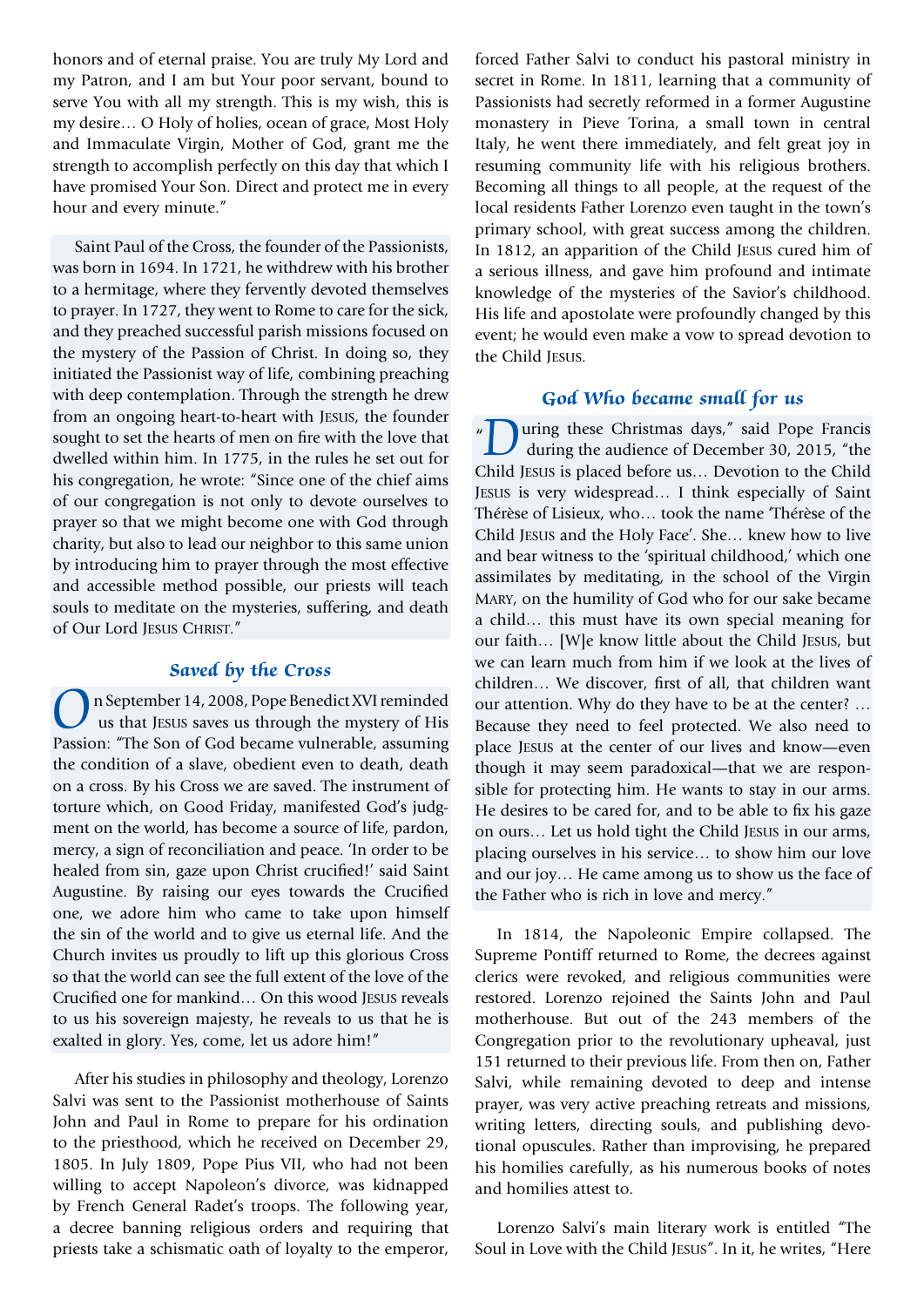then is where we seek to lead all Christian people, here is the gentle invitation that is extended to all faithful Catholics—to fall in love with the Child Jesus. Thus, having continually before their eyes the examples of virtue that, from the cradle he teaches us, they might, follow his example, bringing souls who have gone astray back onto the right path, and serving as models to those who are already on it. Both can be sure that if they walk in the footsteps of this celestial Child, they will not stray from the path that leads to eternal life. They will acquire this precious hallmark of spiritual childhood which Jesus the Redeemer wants all those who aspire to Heaven be endowed with: 'Unless you turn and become like children, you will never enter the kingdom of heaven' (Mt. 18:3). This invitation to put one's heart into assiduously honoring the childhood of JESUS CHRIST should not seem strange to anyone. Indeed, if the zeal of so many devout priests and monks to promote the perpetual memory of the Passion and Death of Jesus among Christians is praiseworthy, how can it not be equally commendable to rouse the faithful to assiduously remember his birth in the manger in Bethlehem? It is there that the Word Incarnate opened the first public school of all the virtues. It is there that all that surrounds the holy Child lying on the straw cries out to our ears, as Saint Bernard wrote: 'His tongue does not yet speak, but all that surrounds him cries out. The stable cries out; the manger cries out; his tears and his swaddling clothes cry out. His little members do not cease to cry out, though his childhood remains silent.'"

#### **An overactive priest**

ut Lorenzo faced a number of trials. In his community, others did not always understand why he was so active, and so often absent from the motherhouse. They were also surprised to see a priest devoted to contemplating the Passion base his preaching on devotion to the Child Jesus. "He does not conform to the common practices of the congregation!" some asserted. However, his accomplishments prove that his efforts did not come from frenetic activism, but were a work of God inspired by the Holy Spirit. In many villages and towns in Latium and Tuscany, the memory of his homilies and miracles is still alive. In the town of Vignanello, his words brought an end to many scandals, important restitutions, and resolution of long-standing family conflicts through acts of Christian forgiveness. In addition, seventeen young men there sought admission to the Passionists. In Marina, south of Rome, where age-old hatreds among several families had led to fights and even murders, Lorenzo's preaching brought about the public reconciliation of 200 people, which had a calming effect on the entire population. After a weeklong mission in a small town of 2,000 inhabitants, all but three people approached the sacraments with devotion. In 1829 and 1830, Father Salvi carried out his apostolate primarily in Rome. There he preached a mission to 209 prisoners at

Castel Sant'Angelo, a prison at the time. Another retreat was dedicated to chaplains, doctors, and nurses at San Giovanni Addolorata Hospital, near Laterano. His zeal extended to agreeing to prepare the children of Rome for their first Communion himself.

Lorenzo Salvi's admirable zeal foreshadowed the recommendations Pope Benedict XVI made on May 10, 2010: "Dear priests, 'shepherd the flock of God that is among you, exercising oversight, not under compulsion but willingly… being examples to the flock' (1 Pet. 5:2- 4). Therefore, do not be afraid to lead to Christ each one of the brethren whom he has entrusted to you, certain that every word and every action will bear fruit if they come from obedience to God's will: know how to live while appreciating the merits and in recognition of the limits of the culture in which we find ourselves, with the firm assurance that the proclamation of the Gospel is the greatest service to render. In fact, there is no greater good in this earthly life than to lead people to God, to reawaken faith, to lift people out of their inertia and desperation, to give hope that God is near and directs our personal histories and that of the world: this, in the ultimate analysis, is the deep and final meaning of the task of governing that the Lord has given us. It means forming Christ in believers, through that process of sanctification that is a conversion of criteria, value system, and patterns of behavior, allowing Christ to live in every one of the faithful. Saint Paul sums up his pastoral work with these words: 'My little children, for whom I am again in the anguish of childbirth until Christ is formed in you!' (Gal. 4:19)".

At the Saints John and Paul house where he lived, Lorenzo became friends with Blessed Dominic Barberi, a fellow Passionist, who had a large apostolate in northern Europe. He would have liked to accompany Barberi on his missions, but obedience to his superiors kept him in Italy. Meanwhile, they both became close friends with members of the English community in Rome, including Patrick Wiseman, a future cardinal in the Roman Church.

## **It's nothing!**

**L**orenzo's spirituality was characterized by both<br>strength and gentleness. His words had a profound<br>impact on his listeners because they were besed on a perstrength and gentleness. His words had a profound impact on his listeners because they were based on a personal experience of God and of spiritual life. Small and very quick, with refined artistic talent and taste, Laurent was quickly noted for his great humility, simplicity, gentleness, and obedience to superiors and the Rule, which he strove to observe even during his travels. The evening of Christmas 1840, when he was rector of the Saints John and Paul motherhouse in Rome, Lorenzo decided to make a little crèche, with the help of two brothers. The work was underway when the surprising order from the superior general came to suspend all decorating.